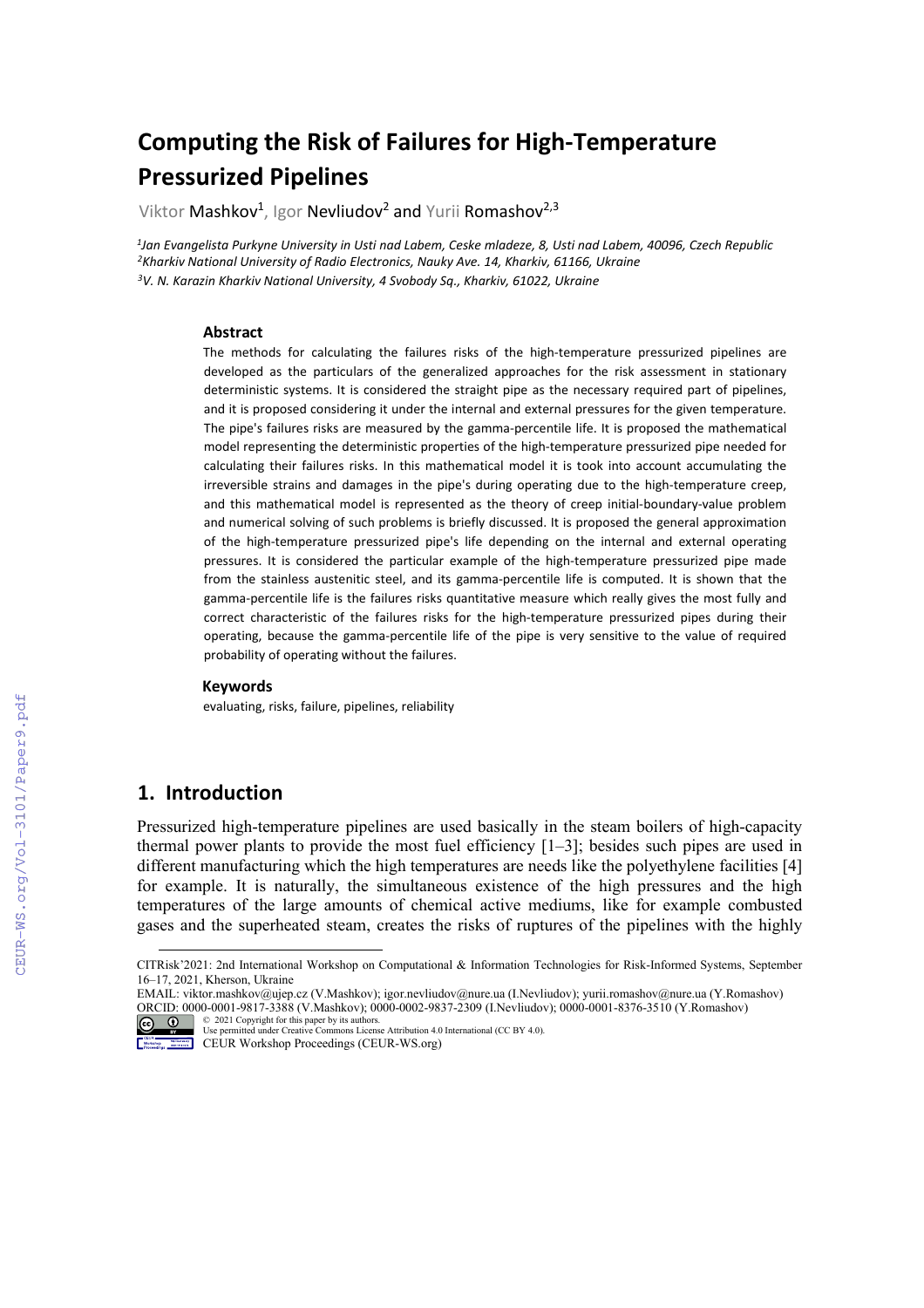dangerous aftermaths. Due to these circumstances, it is significantly necessary having the estimating about operating risks of the high-temperature pressurized pipelines in all stages of their life from their designing and manufacturing thru their operating and it requires solving the different kind problems [4–9]. So, computing the risk of failures for the high-temperature pressurized pipelines is in current interest problem which is needed to provide possibilities of developing the power and manufacturing equipment including decreasing the carbon emission per unit produced power due to increasing the fuel efficiency by increasing of the working parameters needed to intensification of the heat processes.

### **2. Related works**

Existing of the high temperatures and the high pressures contribute to activation the complicated damaging mechanisms in the structural materials which are leading to fractures and to raptures before the expected life time and which are creating the potential risks of the different dangerousness during operating of the high-temperature pressurized pipelines. The most of the damages under the high temperatures and the mechanical loads are due to the high-temperature creep [7, 9, 10–12]. Exactly the creep is the main mechanism of damaging the high-temperature pressurized pipelines, although the fatigue [7, 11] or the corrosive processes [9] can have the additional significant influencing. Although, the creep phenomena are wide researched in general theoretically [13, 14] and in relations to different engineering applications including the pipelines [7, 9–12] the conventional approaches for the risk estimation about operating the pipelines under the creep are not existed at present, despite a lot of researches like [6, 7] are existed. Such problem state is due to the most of researchers like [6, 7] deal with the particularities of the problem about risks of failure the structures under the creep conditions suitable for the separate tasks. At the same time, the general approaches for the risks assessments in the deterministic systems were developed in the previous research [15]. Thus, the purpose of this research is in developing the methods for computing the risks of failures of the hightemperature pressurized pipelines, so that these methods will be the particulars of the general approaches previously developed in the research [15]. To realize the formulated above purpose the follows objectives will be accomplished:

It will be proposed the schematization representing the main typical part of the hightemperature pressurized pipelines required for calculating their operational failures risks according with the generalized approaches [15]

It will be proposed the mathematical model representing the deterministic properties of the main typical part of the high-temperature pressurized pipelines required for calculating their operational failures risks according with the generalized approaches [15]. Besides, the numerical analysis using the proposed models will be briefly discussed

It will be considered the particular example of the main typical part of the hightemperature pressurized pipeline made from the stainless austenitic steel, and using the generalized approaches [15] the reliability indexes giving the failures risks quantitative estimations will be computed as well as their properties will be discussed.

It is necessary to note that using the generalized approaches [15] for solving the particular problem about computing the risks of failures of the high-temperature pressurized pipelines is the principal in this research.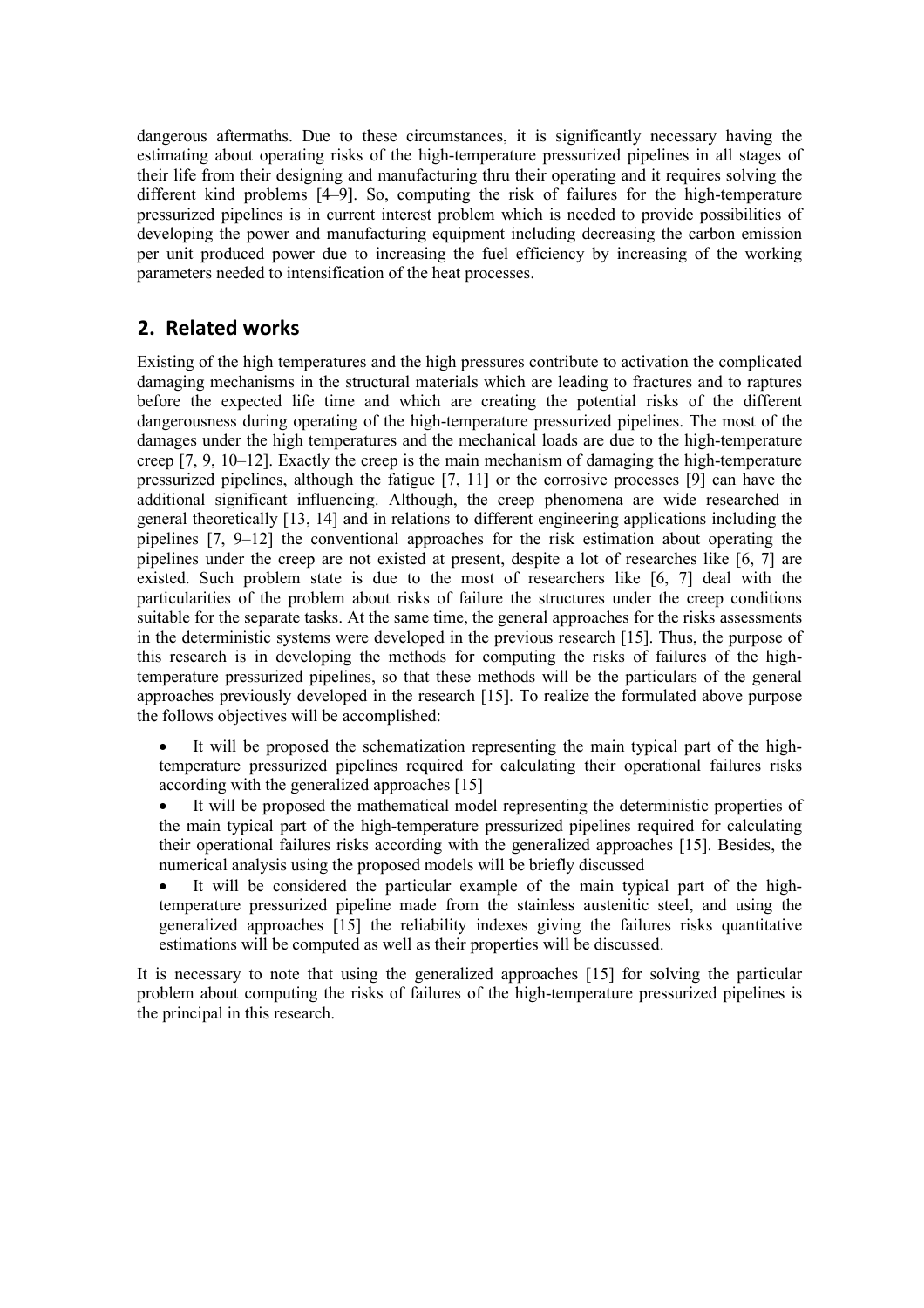#### **3. Methodology of calculating the pipelines' operational failures risks**

We will consider here the briefly propositions of the generalized approach [15] for risks estimating needed for understanding this research, as well as the pipelines schematizing which is suitable for their failures risks calculations.

#### **3.1. The generalized approach for calculating the risks**

Although, the generalized approaches for risks assessments was discussed in the research [15], it is necessary to give their briefly here taking into account the specific of the considered particular problem about calculating the failures risks of the high-temperature pressurized pipelines. To have the quantitative risks assessments in the researched system it is necessary to consider this system's state parameter(s), which can divide the normal and failure states. Such parameter in general case can be imagined as the abstract real value so that some of this value is corresponded to the normal, but others – to the failure states. Thus, risks assessments can be reduced in general to defining the probability of the event that the state parameter(s) having values corresponded to the failure states. In the considered particular case of calculating the failures risks of the hightemperature pressurized pipelines the state parameter dividing the normal and failure states are naturally the time *t*<sup>∗</sup> from beginning of operating to the moment of limiting state will occur. The failures of the pipelines are cannot be foresaw exactly, so they can be imagined as the probable events. Since the life of the pipelines divide theirs normal and failure states, it is suitable to represent the life as the random value corresponding with the probable nature of the failure. There are a lot of opportunities to represent the quantitative measure of the risk, but the more suitable in this research is the gamma-percentile life  $t<sub>x</sub>$ , which is the operating time during whose the limiting state (failure) will not be achieved with the probability value of the gamma in percentile. So, the gamma-percentile life can be found by resolving the follows understandable relation:

$$
\int_{0}^{t_{\gamma}} f(t^{*}) dt^{*} = 1 - \frac{\gamma}{100},
$$
\n(1)

where  $f(t^*)$  is the lifetime's density function.

Although, the life of the pipeline is considered as the random value, but this value have some deterministic properties. Really, it is clearly understood that increasing the operational temperature or the pressure will lead to decreasing at least the mean life of the pipelines. It is naturally that such deterministic properties of the pipelines have influencing on the probabilistic characteristics of theirs life and on the lifetime's density function as the results of this. To represent these deterministic properties of the pipelines it is suitable to represent their life as the deterministic function of some parameter *p* defining the operational conditions:

$$
t^* = t^* (p) \tag{2}
$$

The parameter  $p$  in the function (2) can represent the pressure or the temperature or other kind parameters which have the most significant influence on of the pipeline life.

Taking into account existing of the deterministic property (2) of the pipeline's life, the random value of this life can be imagined as the consequence of uncertainties of the operating conditions those not allow having the exact value of the *p* parameter in the function (2). The uncertainties of the operating conditions can be imagined as the random value of the parameter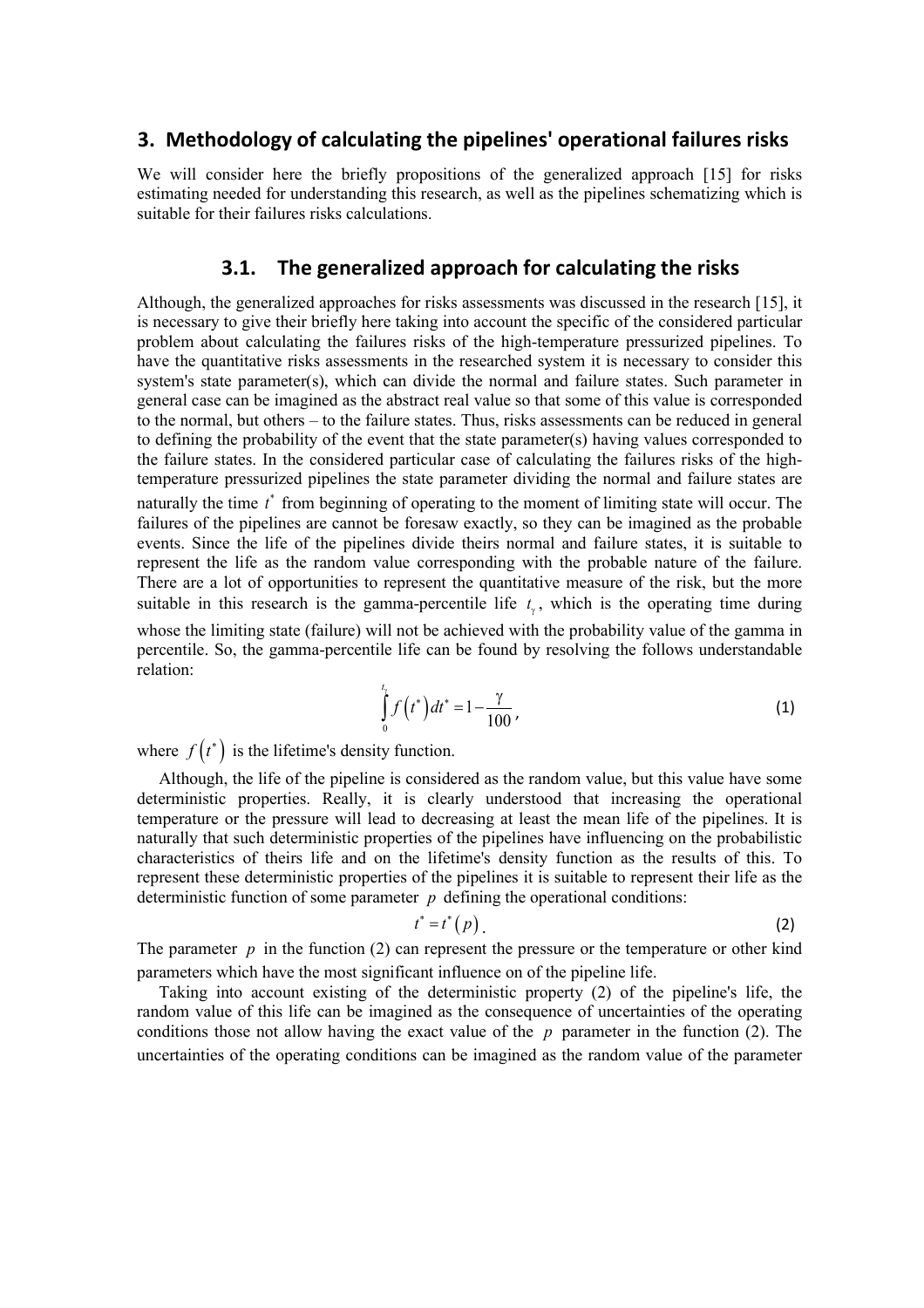defining them, and the lifetime's density function needed for estimating the gamma-percentile life (1) can be found using the well-known result about density function of the random values produced by the given random value function (2):

$$
f(t^*) = g\left(p(t^*)\right) \left| \frac{dp}{dt^*} \right|,\tag{3}
$$

where  $g(p)$  is the density function of the *p* value;  $p(t^*)$  is the inverse function to the function (2)

All this discussed above including the formulas  $(1)$ – $(3)$  are just the adaptation of the generalized approaches [15] for the considered particular case of calculating the failures risks for the pipelines. At the same time, it is possible existence more than one parameters defining the operating conditions of the pipelines, but this case was not considered in the research [15]. This case has no principal difficulties, because instead the function (2) of one variable we will have just the function of several variables:

$$
t^* = t^* (p_1, p_2, \dots, p_N), \tag{4}
$$

where  $p_1, p_2, \ldots, p_N$  are the parameters defining the operating conditions of the pipeline.

Taking into account the uncertainties of the operating conditions, we can imagine the function (4) as the function of the random variables. So, the lifetime's density function needed for estimating the gamma-percentile life (1) can be found using the well-known result about density function of the random values produced by the given function (4) of several random values:

$$
f(t^*) = \frac{dF}{dt^*}, \quad F(t^*) = \iint_{D(t^*)} g(p_1, p_2, \dots, p_N) \, dp_1 dp_2 \dots dp_N \tag{5}
$$

where  $g(p_1, p_2, ..., p_N)$  is the density function of the parameters  $p_1, p_1, ..., p_N$ ;  $D(t^*)$  is the domain of the values  $p_1, p_2, ..., p_N$  satisfying the condition  $t^*(p_1, p_2, ..., p_N) \le t^*$ .

Of course, the formula (5) is more cumbersome than the formula (3), but all difficulties of computing by the formula (5) are in technique only and are not principal, because integration can be performed numerically. It is necessary to note that density function  $g(p)$  or  $g(p_1, p_2,..., p_N)$  of the parameters defining the operating conditions must be chosen on the basis of the expert estimations about the operational conditions of the pipelines taking into account the possible valued of the those parameters and using the known density functions corresponded to uniform, to triangle, to Weibull's or to other distributions how it was discussed in the research [15].

### **3.2. Pipelines schematizing suitable for failures risks calculations**

The discussed above generalized approaches for risks assessment are reduced to defining the deterministic properties of the considered systems which in the particular case of failures risks calculating for pipelines are reduced to defining the life as the function of the parameter defining the operating conditions. We will consider further the main part of any pipelines reducing to the straight pipe under the internal and external pressures  $p_1$  and  $p_2$  as shown on the Figure 1. Of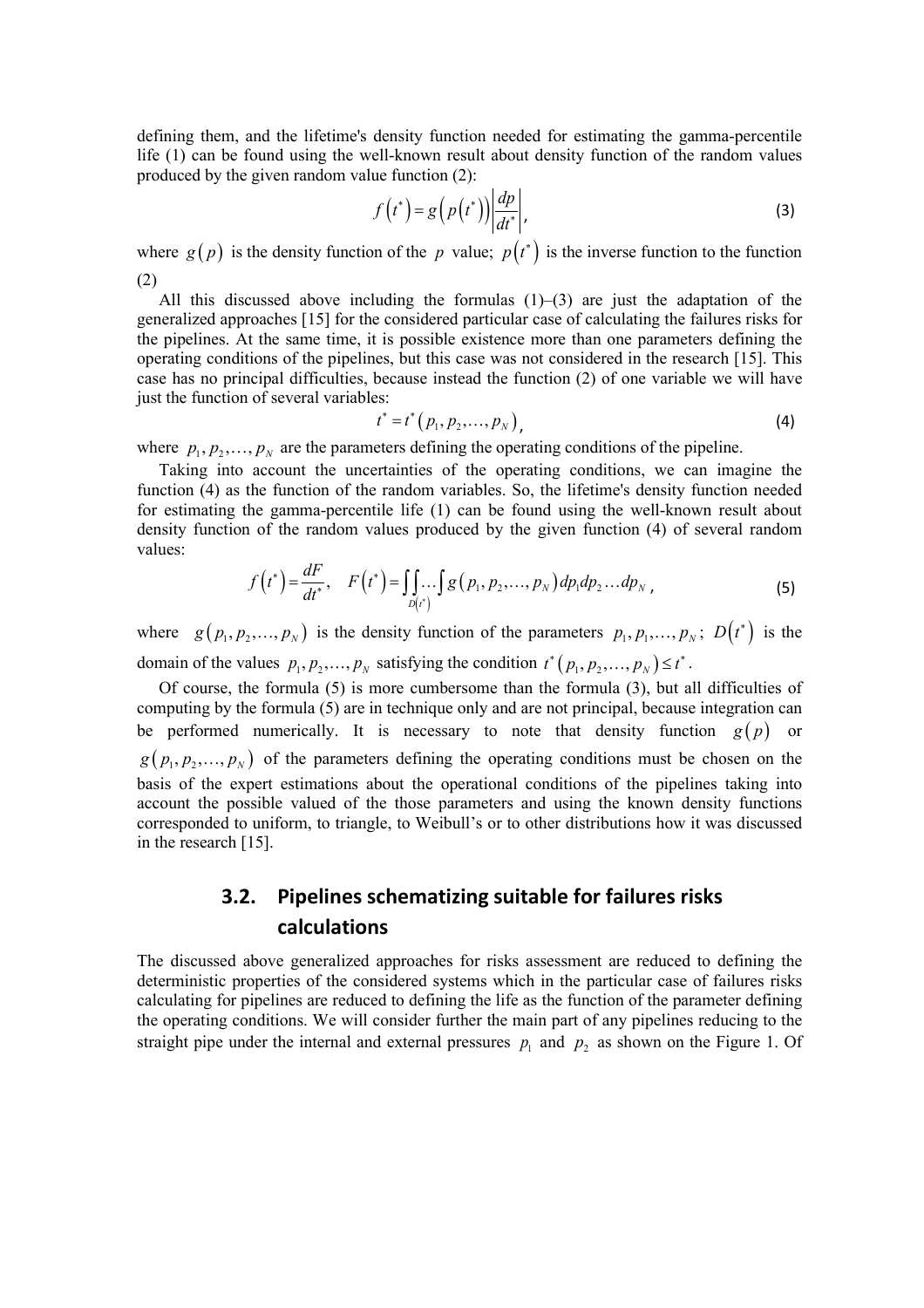course, the pipelines are having not only the straight parts, but the different curvilinear parts and the edge parts like the flanges, as well as the intermediate supports and others. Besides, the straight parts of pipelines can have bending and can torqueing [16]. At the same time, considering all these features of the pipelines will make significantly cumbersome calculating the failures risks. Actually, it is sufficiently to consider only the internal and external pressures as the operating parameters of the straight pipe in this research as it is shown on the Figure 1, because it is the principal for all kind pipelines.



**Figure 1**: The fragment of the piper (a) and their cross-sections (b)

Taking into account the assumed schematization of the pipelines (Figure 1), we can consider the general presented deterministic properties (4) of the pipe predetermining their failures risks as the depending of the pipe's life from the internal and external pressures:

$$
t^* = t^* (p_1, p_2), \tag{6}
$$

where  $p_1$  is the internal and  $p_2$  is the external pressure of the pipe (Figure 1).

The discussed above generalized approaches for risks assessment requires the given density functions of the parameters defining the operational conditions as was shown by the relation (5) and their particular case (3). According with the discussed above generalized recommendations, we will assume that the internal and external pressures satisfy the follows inequalities:

$$
p_1^{\min} \le p_1 \le p_1^{\max}, \ p_2^{\min} \le p_2 \le p_2^{\max}, \tag{7}
$$

where  $p_1^{\min}$  and  $p_1^{\max}$  are the minimal and maximal possible values of the internal pressure;  $p_2^{\min}$ and  $p_2^{\text{max}}$  are the minimal and maximal possible values of the external pressure.

The assumptions (7) are the natural, because the pipeline's operating pressures have limits, but defining the bounds of such limits is the really difficult problems solving by using the expert estimations usually. When we have no any data about the operating pressures it is possible and suitable to assume that all values (7) are having the equal probabilities, so that the uniform distributions are assumed for the pressures random values inside the intervals defining by double inequalities (7).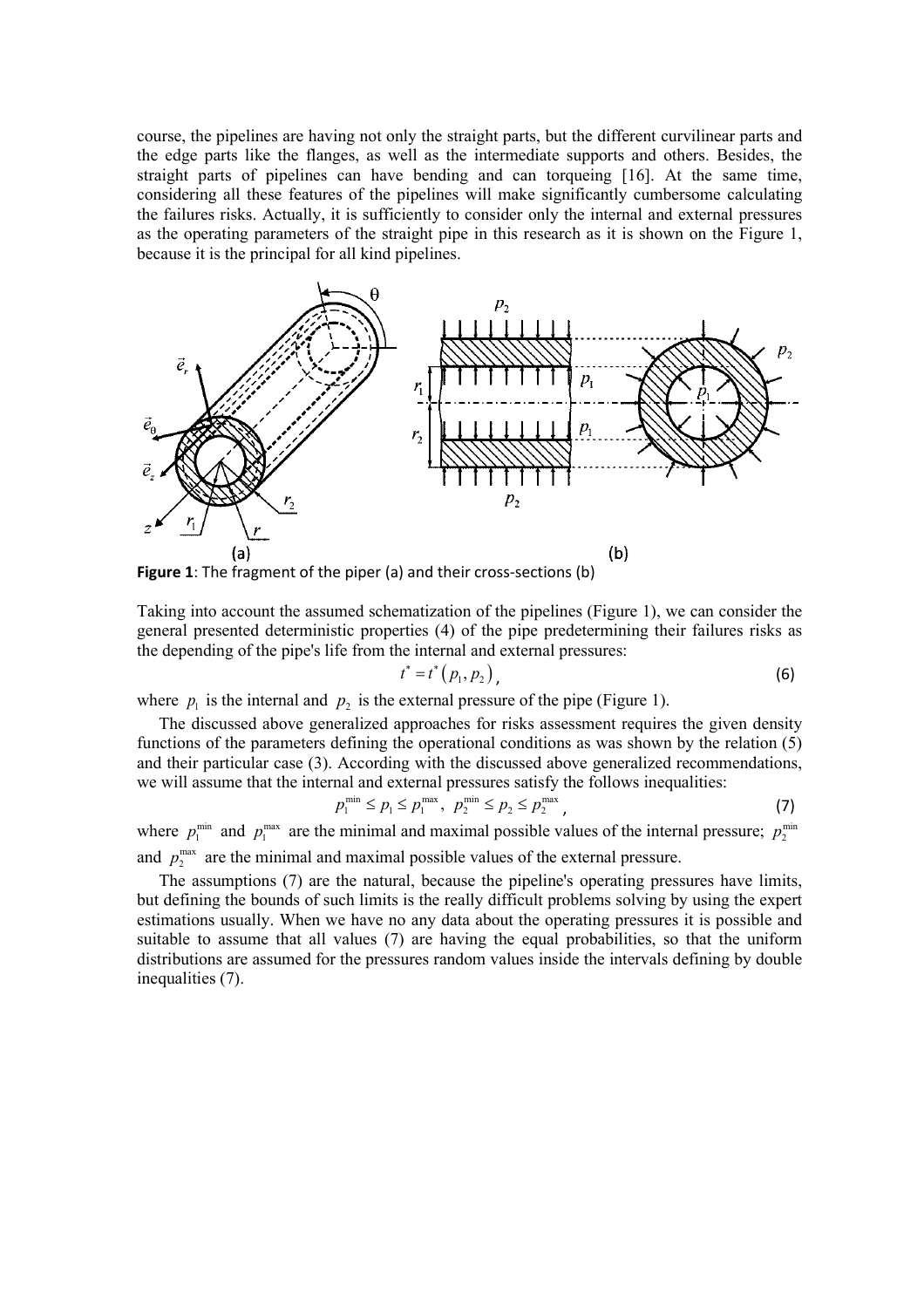## **3.3. Defining the straight pipes' life under the hightemperature creep**

As was noted above, the high temperatures and the pressures lead to the creep consisting of the in reversible strains growth and cumulating the damages in the pipe's structural material during the time. Exactly these creeps' strains and these damages can lead to ruptures of the pipes during some time from the beginning of operation. So, estimating the life of the high-temperature pressurized pipes can be reduced to modelling of accumulation the creep strains and the damages in their structural material under the operational temperature and pressures. It is well-known, the velocities of creep strains growths and the damages accumulations under the given temperature are depended on the internal mechanical stresses. This requires considering the stress-strain state of the pipe taking into account the current creep strains to define the current velocities of the creep strains and the damages.

## **3.3.1. The mathematical model of the pipe's damaging due to creep**

The stress strain-state of the pipe (Figure 1) under the accepted assumptions can be represented by the radial displacements and the radial and circumferential stresses depending on the radial coordinate *r* and the time *t* only:

$$
u_r = u_r(r,t), \ \sigma_r = \sigma_r(r,t), \ \sigma_\theta = \sigma_\theta(r,t), \tag{8}
$$

where  $u_r$  is the radial displacement;  $\sigma_r$  is the radial and  $\sigma_\theta$  is the circumferential stresses.

The creep sand damages of the pipe's structural material under the stress-strain state (8) can be defined by the creep strains and by the Kachanov-Rabotnov damage parameter [17] for example, and all these must depend on the radial coordinate *r* and the time *t* only in this considered case:

$$
c_r = c_r(r,t), \ c_{\theta} = c_{\theta}(r,t), \ \omega = \omega(r,t), \tag{9}
$$

where  $c_r$  is the radial and  $c_{\theta}$  is the circumferential creep strains;  $\omega$  is the Kachanov-Rabotnov damage parameter.

Neglecting the inertia forces of the pipe, we can have the follows differential equations with the boundary conditions to define the stress-strain state of the pipe need to determine the velocities of creep strains and the damages:

$$
-\frac{1}{E}\sigma_r + \frac{v}{E}\sigma_\theta + \frac{\partial u_r}{\partial r} - c_r = \alpha \Delta T, \quad -\frac{1}{E}\sigma_\theta + \frac{v}{E}\sigma_r + \frac{u_r}{r} - c_\theta = \alpha \Delta T, \quad \frac{\partial \sigma_r}{\partial r} + \frac{\sigma_r - \sigma_\theta}{r} = 0 \tag{10}
$$

$$
\sigma_r(r_1, t) = -p_1, \ \sigma_r(r_2, t) = -p_2,
$$
\n(11)

where *E* is the Young's module,  $\nu$  is the Poisson's ratio and  $\alpha$  is the thermal expansion coefficient of the pipe's structural material; ∆*T* is the difference between the pipe's operating temperature and the temperature of the naturally unloaded state of this pipe;  $r_1$  is internal and  $r_2$ is external radii of the pipe (Figure 1).

The boundary-value problem (10), (11) must be complemented by the equations defining the creep strains' and the damage parameter's velocities, and these complementary equations can be proposed in the follows view: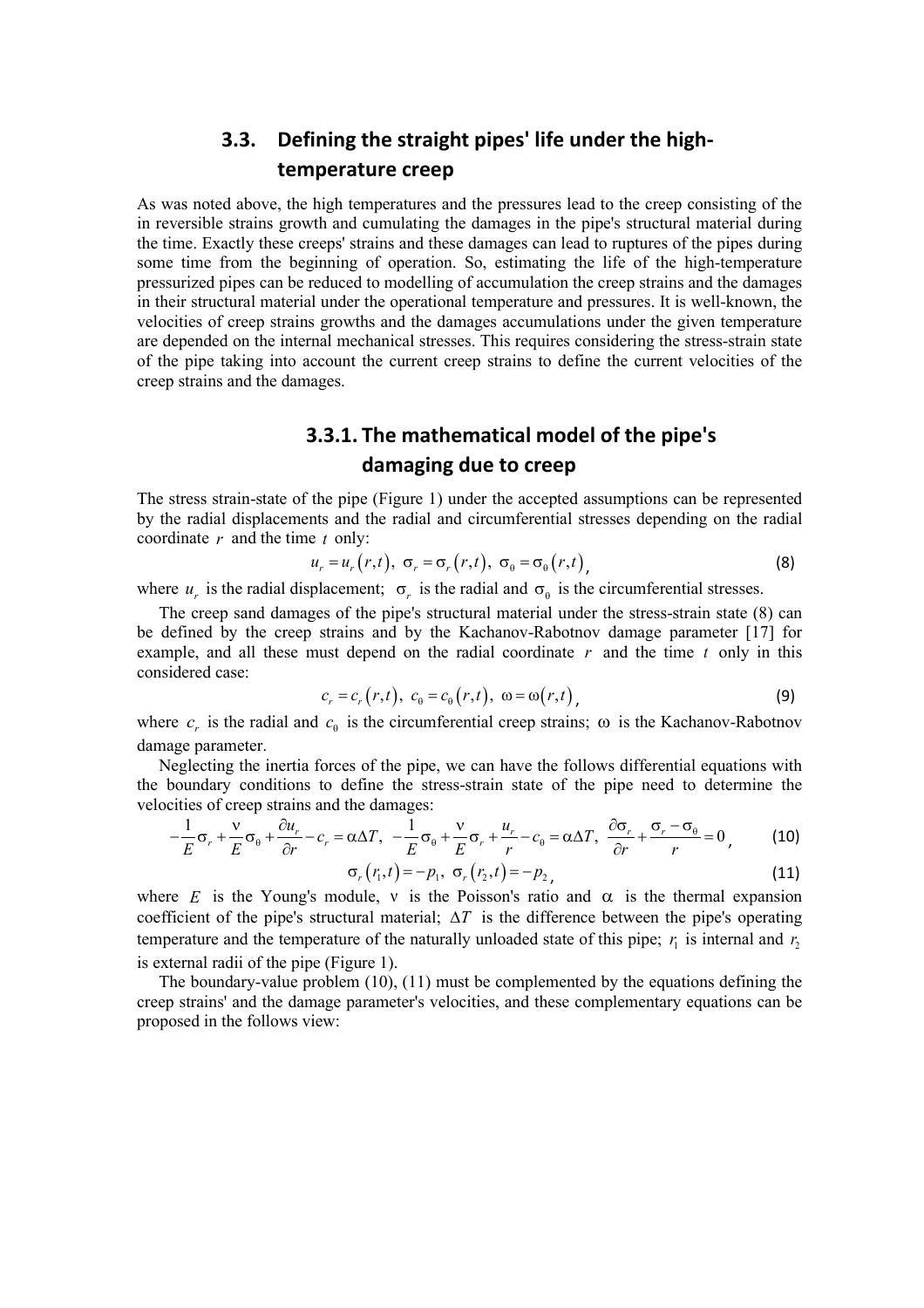$$
\frac{\partial c_r}{\partial t} = \frac{3}{2} \frac{B_1 \sigma_i^{m_1-1}}{(1-\omega)^{m_1}} \left(\frac{2}{3} \sigma_r - \frac{1}{3} \sigma_\theta\right), \quad \frac{\partial c_\theta}{\partial t} = \frac{3}{2} \frac{B_1 \sigma_i^{m_1-1}}{(1-\omega)^{m_1}} \left(\frac{2}{3} \sigma_\theta - \frac{1}{3} \sigma_r\right), \quad \frac{\partial \omega}{\partial t} = B_2 \left(\frac{\sigma_i}{1-\omega}\right)^{m_2},\tag{12}
$$

$$
c_r(r,0) = 0, \ c_0(r,0) = 0, \ \omega(r,0) = 0,
$$
\n(13)

where  $B_1$ ,  $m_1$ ,  $B_2$ ,  $m_2$  are the parameters defining the creep strains' and the damage parameter's velocities for the given temperature; is the stress intensity defining as follows

$$
\sigma_i = \frac{1}{\sqrt{2}} \sqrt{(\sigma_\theta - \sigma_r)^2 + \sigma_r^2 + \sigma_\theta^2} \ . \tag{14}
$$

Using the mathematical model  $(8)$ – $(14)$ , we can define the life  $t^*$  of the pipe from the follows condition:

$$
\exists r^*, t^* : r_1 \le r^* \le r_2, t^* > 0, \ \omega(r^*, r^*) = 1,
$$
\n(15)

where *r*<sup>∗</sup> the coordinate of the firstly formed macroscopic defect in the pipe's material.

The condition (15) defining the pipe's life is the consequence of sense of the used in equations (12) Kachanov-Rabotnov parameter. It is necessary to note, that the condition (15) corresponds to the time moment of forming the macroscopic visible defect, so the pipe can resist to the loads sometime after the time moment defined by the condition (15). At the same time, the possibilities of the pipe to resist the loading after the time moment defining by the condition (15) are significantly limited and the condition (15) really can be used to define the pipe's life approximately. Thus, finding the pipe's life is reduced to solving the initial-boundary-valueproblem (10)-(13) before the condition (15) will be satisfied. To do this solving for the given values of the internal and external pressures in the boundary conditions (11) it will be possible to find the pipe's life corresponding to those pressures, so the initial-boundary-value-problem (10)- (13) with the condition (15) actually defines indirectly the function (6). So, we cannot have the exact analytical view of the function (6), but we can have the grid values of this function (6) corresponded to the preliminary chosen values of the pressures (7). At the same time, having the grid values of the function (6), it is possible to do calculating by the formulas (3) or (5) to find the lifetime density function and to use them in further calculating for finding the gammapercentile life of the pipe from the condition (1).

### **3.3.2.Numerical engineering analysis of the pipe's damaging due to creep**

Defining the grid value representing the function (6) needed for calculating the gammapercentile life representing the quantitative measure of the failures risks of the pipelines requires solving a lot of the initial-boundary-value problems  $(10)$ – $(13)$  with the condition  $(15)$  for the different sets of the internal and external pressures' values (7), that is to solving the sets of the considered pipe's engineering analysis problems. It is naturally, that solving the initial-boundaryvalue problem (10)-(13) can be possible only by using the numerical methods. So, the numerical engineering analysis of the pipe's life is fundamentally required for calculating their failures risks, and this is reduced to numerical solving the initial-boundary-value problem (10)-(13). Solving the initial-boundary-value problems of the theory of creep including their particular case (10)-(13) is actually the separate subject area and it is not reasonable for fundamentally discussing in this research, because such numerical solving is only one from the several steps needed for considered here calculating the failures risks of the pipelines. At the same time, some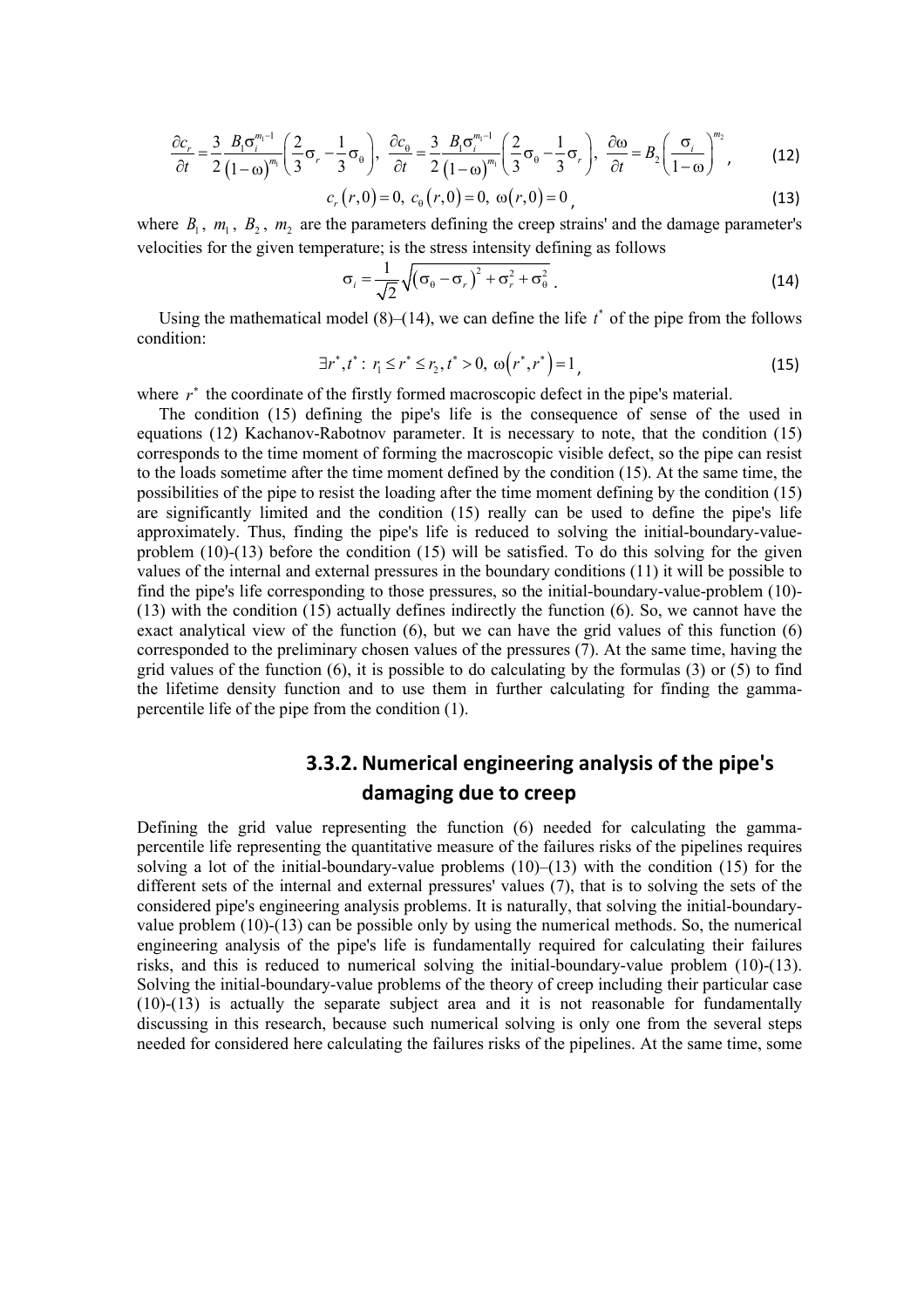general notes about the numerical solving the initial-boundary-value problem (10)-(13) must be briefly discussed here all the same.

To discuss generally about the numerical methods for solving the initial-value problems of the theory of creep it is suitable to have the generalized formulation of such problems, so that the considered above problem  $(8)$ – $(15)$  will be involved in them as the particular case. To have such generalized formulation of the theory of creep problems for some structural element it is suitable to consider this structural element as the infinite set of the points of the Euclidian space Ε, so that all of them can be distinguished between each other by the **r** coordinates' vector, which in the considered particular case  $(8)$ – $(15)$  is reduced to the *r* (Figure 1) radial coordinate. The geometry of the considered structural element can be imagined by the domain  $\Upsilon$  with the boundary  $v$ , so that in the considered above particular case  $(8)$ – $(15)$  about the pipe (Figure 1) all whose can be defined as:

$$
\Upsilon = (r_1 < r) \cap (r < r_2), \ \upsilon = (r = r_1) \cup (r = r_2).
$$
 (16)

Further, it is suitable to introduce the vector  $\mathbf{u}^{(1)}(\mathbf{r},t)$  representing the state of the considered structural element as the continuum, and the vector  $\mathbf{u}^{(2)}(\mathbf{r},t)$  representing the irreversible creep strains as well as the different damage parameters. In the considered particular case  $(10)$ – $(13)$ these introduced vectors can be fellows:

$$
\mathbf{u}^{(1)} = \begin{pmatrix} u_r & \sigma_r & \sigma_\theta \end{pmatrix}^T, \quad \mathbf{u}^{(2)} = \begin{pmatrix} \sigma_r & \sigma_\theta & \omega \end{pmatrix}^T,
$$
 (17)

where  $\bar{r}$  is the transpose operation.

These introduced vectors  $\mathbf{u}^{(1)}$  and  $\mathbf{u}^{(2)}$  allow representing the differential equations for the wide kinds of the initial-boundary-value problems of the theory of creep in the follows view:

$$
\mathbf{A}^{(1)}\left(\mathbf{u}^{(1)}\right) + \mathbf{A}^{(2)}\left(\mathbf{u}^{(2)}\right) = \mathbf{f}^{(1)} \ \forall \ P(\mathbf{r}) \in \Upsilon, \quad \mathbf{B}^{(1)}\left(\mathbf{u}^{(1)}\right) = \mathbf{p}^{(1)} \ \forall \ P(\mathbf{r}) \in \mathcal{V}, \tag{18}
$$

$$
\frac{\partial \mathbf{u}^{(2)}}{\partial t} = \mathbf{f}^{(2)}(\mathbf{u}^{(2)}; \mathbf{u}^{(1)}), \ \mathbf{u}^{(2)}(\mathbf{r}, 0) = \mathbf{0} \ \forall P(\mathbf{r}) \in \Upsilon \cup \mathbf{v}, \tag{19}
$$

where  $A^{(1)}(\bullet)$ ,  $A^{(2)}(\bullet)$  are the linear operators and  $f^{(1)}$  is the vector representing the differential equations, but  $B^{(1)}(\bullet)$  and  $p^{(1)}$  are the linear operator and the given vector representing the boundary conditions all defining the considered structural element as the continuum;  $P(\mathbf{r})$  is the point of the Euclidian space E associated with the vector **r**;  $f^{(2)} (u^{(2)}; u^{(1)})$  is the given vector function defining the creep strains and the damage parameters velocities; **0** is the zero vector which has the required size.

The correspondence between the relations  $(18)$ ,  $(19)$  and  $(10)$ – $(13)$  is evident taking into account relations (16), (17). We can imagine the relations (18) as the boundary-value problem relatively the  $\mathbf{u}^{(1)}$  vector for the given  $\mathbf{u}^{(2)}$  vector in each moment of the time. The numerical methods for solving the boundary-value problems like the finite differences, the Galerkin's methods and the finite elements methods are well-known and based on discretization the considered problem (18). So, applying any of noted above numerical methods for solving the boundary-value problem (18) will lead to so that instead the problem (18) we will have their discrete analogue:

$$
\mathbf{A}_n^{(1)} \cdot \mathbf{u}_n^{(1)} + \mathbf{A}_n^{(2)} \cdot \mathbf{u}_n^{(2)} = \mathbf{f}_n^{(1)},
$$
 (20)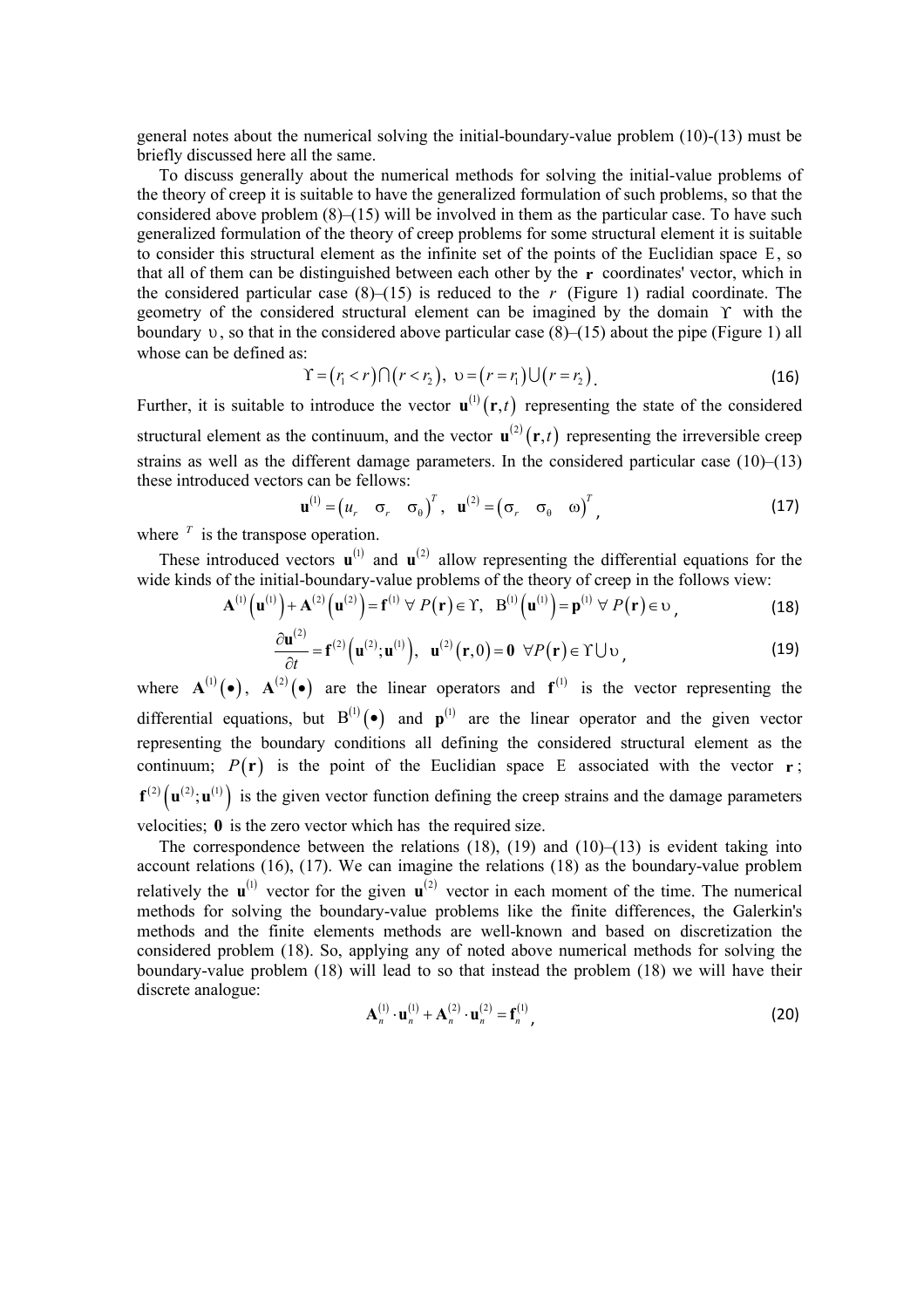where  $\mathbf{u}_n^{(1)}$  and  $\mathbf{u}_n^{(2)}$  are the vectors giving the discrete representations of the vectors  $\mathbf{u}^{(1)}$  and  $\mathbf{u}^{(2)}$ relatively;  $A_n^{(1)}$ ,  $A_n^{(2)}$  and  $f_n^{(1)}$  are some matrices and some vector giving the discrete representations of the boundary-value problem  $(18)$ ; *n* is the parameter defining the discretization like the count of the grid nodes, or the count of the trial functions, like the grid step or others similar.

The particular view of the discrete representation (20) is significantly dependent from the used numerical method and it will not be discussed here, because choice of such numerical method for analysis has no principal influencing on calculating the failures risks after this analysis will be accomplished. But it is important for us, the possibility of resolving the relation (20) in the follows view:

$$
\mathbf{u}_n^{(1)} = \left(\mathbf{A}_n^{(1)}\right)^{-1} \cdot \left(\mathbf{f}_n^{(1)} - \mathbf{A}_n^{(2)} \cdot \mathbf{u}_n^{(2)}\right).
$$
 (21)

From the other side, the discrete form (20) means the possibilities of representing the initialvalue problem (19) into the corresponding discrete form:

$$
\frac{d\mathbf{u}_n^{(2)}}{dt} = \mathbf{f}_n^{(2)} (\mathbf{u}_n^{(2)}; \mathbf{u}_n^{(1)}), \quad \mathbf{u}_n^{(2)}(0) = \mathbf{0}_n,
$$
\n(22)

where  $f_n^{(2)}(u_n^{(2)}; u_n^{(1)})$  is the discrete representation of the differential equations (19);  $\mathbf{0}_n$  is the zero vector with the size corresponded with the *n* parameter's value.

It is understandable, the relation (22) considering with the additional relation (21) represents the initial-value problem relatively the vector  $\mathbf{u}_n^{(2)}$ . So, solving the initial-value problem defined by means the (21), (22) relations by any well-known numerical methods like the Runge-Kutta for example or by others will allow find the vector  $\mathbf{u}_n^{(2)}$ , but using the relation (21) will allow find the vector  $\mathbf{u}_n^{(1)}$  too. It is necessary to note, the integrating of the initial-value problem defining by the relations (21), (22) by the numerical methods actually requires solving the linear algebraic equations systems representing in the view (21) by means production on the inverse matrix at least one time on each step. For example, four orders Runge-Kutta method requires solving this linear system (21) by four times per integrating step. It is necessary to note also, the discrete representations (20), (22) of the primary considered problem (18), (19) require the big sizes of the vectors, and it is led to the big number of the linear algebraic equations (21) needed to be solved on each of the numerical integrating's steps.

#### **3.4. Calculating the failures risks of the pipe**

The failures risks of the pipelines are quantitative measured by the gamma-percentile life (1) and calculating of it requires defining the density function of the pipe's life. In its turn, defining the pipe's life density function can be performed by the generalized formula (5) or by the particular formula (3) and all these require the deterministic properties representation (6) as well as the density function for the internal and external pressures.

### **3.4.1. Approximating of deterministic properties**

As was noted above, it is impossible having the exact analytical function (6) defining the deterministic properties of the considered pipe needed for calculating their life's density function,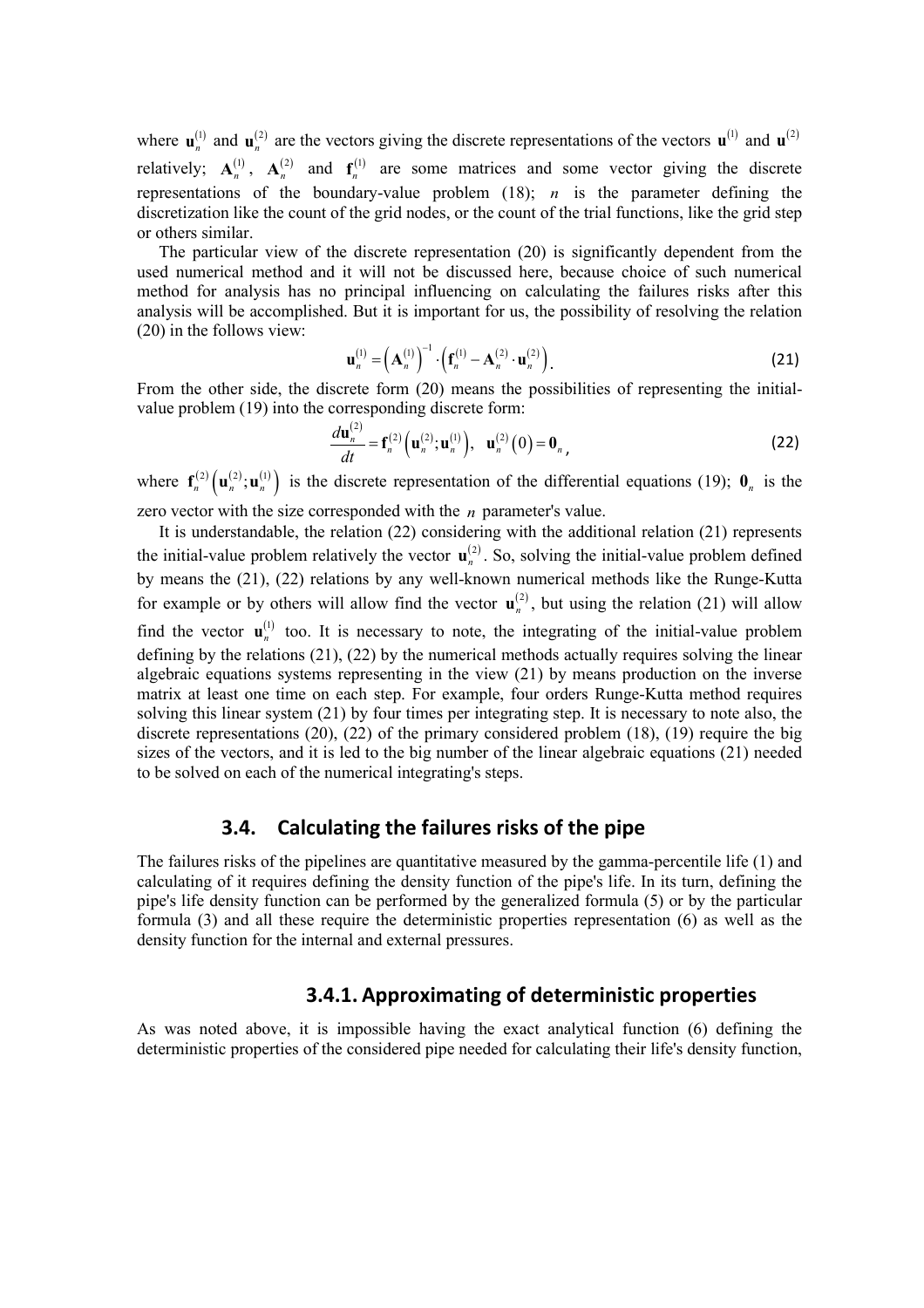but we can have only the grid values representing this needed function (6). To have the grid values representing the needed function (6) we must choose some given values of the internal and external pressures (7):

$$
p_1^{\min} \le p_{1(i)} \le p_1^{\max}, \ i = 1, 2, \dots, N_1, \tag{23}
$$

$$
p_2^{\min} \le p_{2(j)} \le p_2^{\max}, \ \ j = 1, 2, \dots, N_2, \tag{24}
$$

where  $p_{i(i)}$  and  $p_{i(j)}$  are the some values of the internal and external pressures on the pipe;  $N_1$ and  $N<sub>2</sub>$  are the counts of the internal and external pressured nodal values.

Solving the initial-boundary-value problem  $(10)$ – $(13)$  with the additional condition  $(15)$  for all combinations of the internal (23) and external (24) pressures, we will have the grid values of the function (6) representing the pipe's life depending on the internal and external pressures:

$$
t_{(ij)}^*, \quad i = 1, 2, \dots, N_1, \quad j = 1, 2, \dots, N_2,
$$
\n<sup>(25)</sup>

where  $t_{(ij)}^*$  is the pipe's life was found for both the internal pressure  $p_{(i)}$  and the external pressure  $p_{\alpha(i)}$  by the numerical solving of the initial-boundary-value problem (10)–(13) with the additional condition (15).

The grid values  $(23)$ – $(25)$  allow having the approximation of the function (6) including on the analytical view. It is naturally that the suitable view of the analytical approximation of the function (6) is predefined by the properties inherent for the initial-boundary-value problem (10)- (13). To have such suitable view of the function (6) approximation we will consider the last equation (12) with the last initial condition (13) and additional condition (15) separately from other equations (10)-(13) for the given unchanging value of the stress intensity. Such consideration will allow having the follows:

$$
\frac{d\omega}{dt} = B_2 \left(\frac{\sigma_i}{1-\omega}\right)^{m_2}, \ \omega(0) = 0 \tag{26}
$$

The condition (15) corresponded to the simplified initial-value problem (26) will have the view:  $\omega(t^*) = 1$  (27)

It is possible to divide the variables in the simplified differential equation (26):

$$
(1 - \omega)^{m_2} d\omega = B_2 \sigma_i^{m_2} dt
$$
 (28)

Integrating the relation (28) taking into account the initial condition (26) leads to the result:

$$
1 - (1 - \omega)^{m_2 + 1} = B_2 \left( m_2 + 1 \right) \sigma_i^{m_2} t \tag{29}
$$

Condition (27) and the relation (29) allow finding the life depending from the stress intensity:

$$
t^* = \frac{\sigma_i^{-m_2}}{B_2(m_2 + 1)}.
$$
\n(30)

Relation (30) represent the deterministic property that increasing the stress intensity will lead to decreasing the pipe's life, due to the restriction  $m_1 > 0$ . From the other side, the stress intensity in the pipe is defined by the internal and external pressures, so for the constant external pressure for example we can reasonably assume that:

$$
t^* = B p_1^{-m}, \tag{31}
$$

where *B* and *m* are the constant parameters for each given external pressure  $p<sub>2</sub>$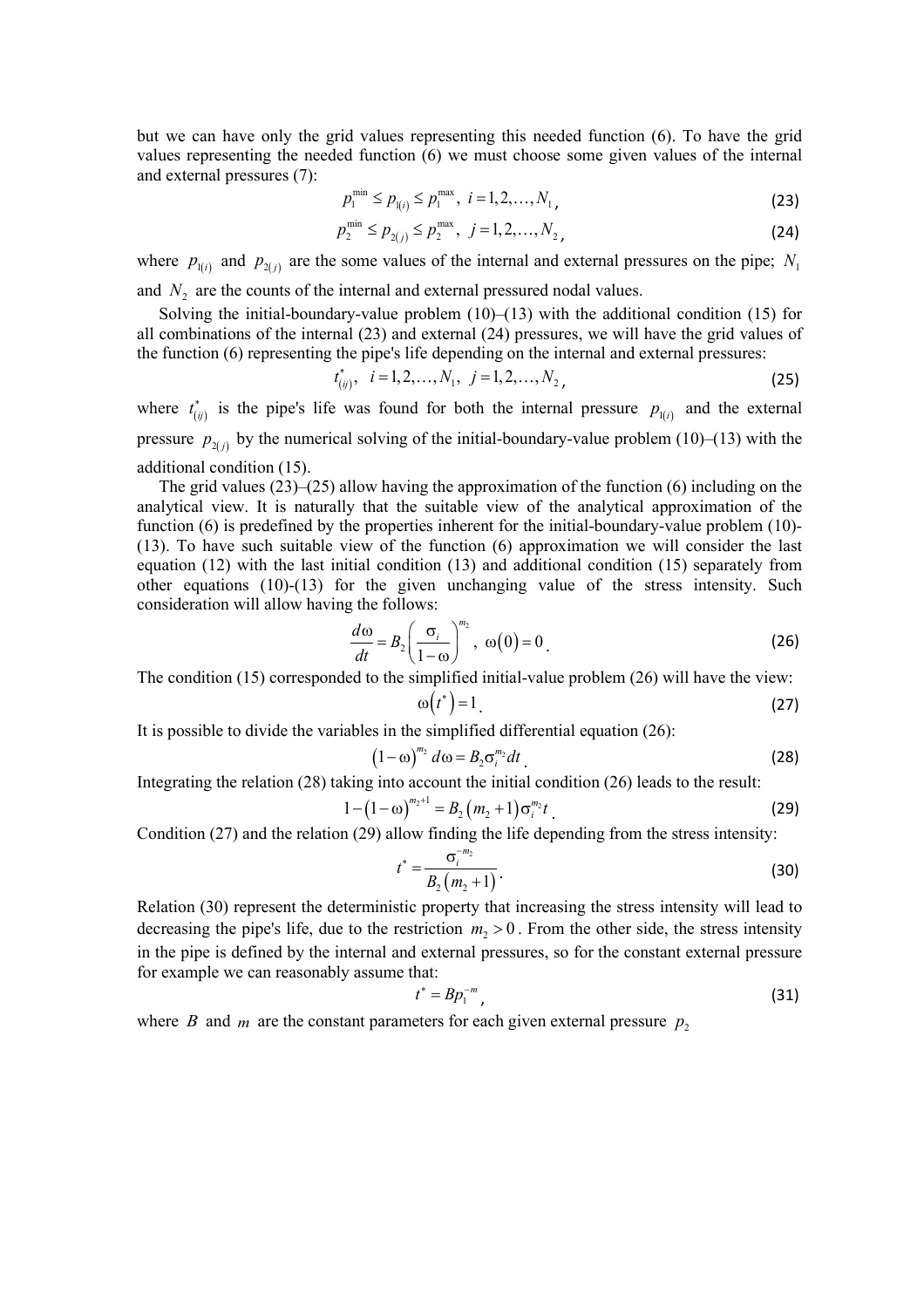It is necessary to note that the *B* and *m* constants must be differ from the constant  $B_2$  and *m*, because they represent the integrated deterministic property of the pipeline's life taking into account the changing on the damage velocity due to the creep strains accumulation during the time as defined by the initial-boundary-value problem  $(10)$ – $(13)$ . At the same time the view  $(31)$ is really reasonable due to the property (30) of existing in the initial-boundary-value problem (10)–(13). So, we will use the relation (31) as the foundation for approximation of the function (6) using the grid values (23)-(25), but we will imagine influencing of the external pressure by the dependence of the approximation's parameters:

$$
t^* = B(p_2) p_1^{-m(p_2)}.
$$
 (32)

To define the functions  $B(p_2)$  and  $m(p_2)$  involved in approximation (32) we will use the least square method. To do this, it is suitable to represent the approximation (32) in the follows view:  $\lg t^* = \lg B(p_2) - m(p_2) \lg p_1$  (33)

The discrepancies of the relation (33) on the grid values (23)–(25) can be defined in the view:

$$
S_j = \sum_{i=1}^{N_1} \left( \lg B\left(p_{2(j)}\right) - m\left(p_{2(j)}\right) \lg p_{1(i)} - \lg t_{(ij)}^*\right)^2, \quad j = 1, 2, \dots, N_2.
$$
 (34)

The least square method for the discrepancies (34) can be represented by the conditions:

$$
\frac{\partial S_j}{\partial \lg B\left(p_{2(j)}\right)} = 0, \frac{\partial S_j}{\partial m\left(p_{2(j)}\right)} = 0, \quad j = 1, 2, \dots, N_2.
$$
\n(35)

Substituting relation (34) into conditions (35) will lead to the linear algebraic equations systems which will allow defining the values  $\lg B(p_{2(i)})$  and  $m(p_{2(i)})$ ,  $j = 1, 2, ..., N_2$ :

$$
\begin{cases}\nN_1 \lg B\left(p_{2(j)}\right) - \sum_{i=1}^{N_1} \left(\lg p_{1(i)}\right) m\left(p_{2(j)}\right) = \sum_{i=1}^{N_1} \lg t_{(ij)}^*, \\
\sum_{i=1}^{N_1} \left(\lg p_{1(i)}\right) \lg B\left(p_{2(j)}\right) - \sum_{i=1}^{N_1} \left(\lg^2 p_{1(i)}\right) m\left(p_{2(j)}\right) = \sum_{i=1}^{N_1} \lg p_{1(i)} \lg t_{(ij)}^*,\n\end{cases} \tag{36}
$$

where  $j = 1, 2, ..., N_2$ .

Instead the exact analytical representations of the functions  $B(p_2)$  and  $m(p_2)$  it will be possible having the nodal values of these functions  $\lg B(p_{2(i)})$  and  $m(p_{2(i)})$ ,  $j = 1, 2, ..., N_2$ , which will allow having the corresponding interpolations.

#### **3.4.2. Calculating the pipe's life density function**

The density function of the pipe's life needs to calculate the gamma-percentile life (1) representing the quantitative measure of the failure risks for this pipe. Calculating the density function of the pipe's life can be performed by the generalized formula (5), and it needs having the internal and external pressures density function. Taking into account the assumption that the internal and external pressures (7) are having the uniform densities distributions, we will have the follows density function: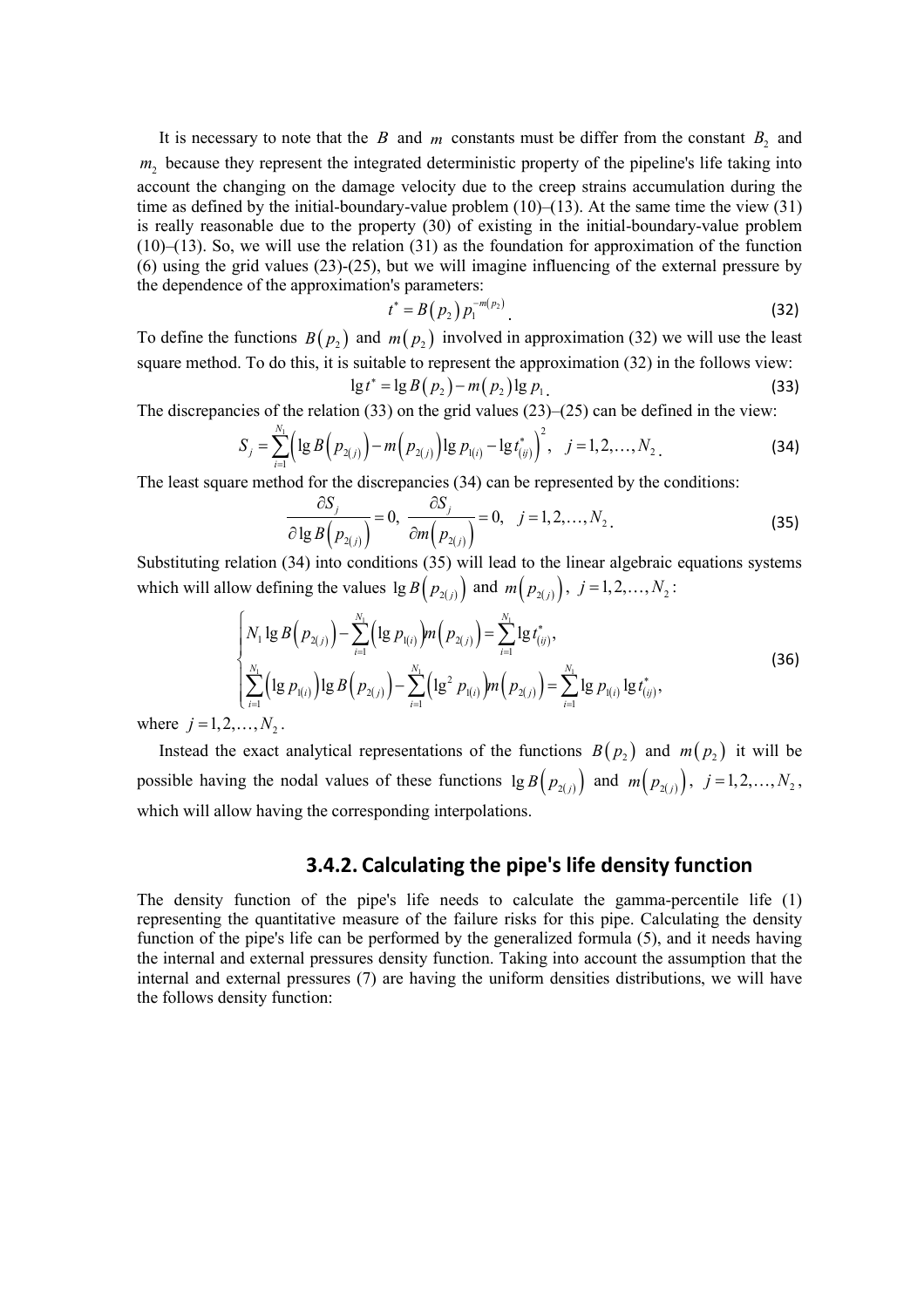$$
g(p_1, p_2) = \begin{cases} \left(p_2^{\max} - p_2^{\min}\right)^{-1} \left(p_1^{\max} - p_1^{\min}\right)^{-1} \forall p_1, p_2 \in \left(p_1^{\min} \le p_1 \le p_1^{\max}\right) \cap \left(p_2^{\min} \le p_2 \le p_2^{\max}\right), \\ \left(p_1, p_2\right) = \begin{cases} \left(p_1^{\min} - p_2^{\min}\right)^{-1} \left(p_1^{\min} - p_1^{\min}\right)^{-1} & \text{if } p_2 \in \left(p_1^{\min} \le p_2 \le p_2^{\max}\right) \\ 0 & \text{if } p_2 \in \left(p_1^{\min} \le p_2^{\min}\right) \end{cases} \tag{37}
$$

$$
0 \forall p_1, p_2 \in \neg \Big( \Big( p_1^{\min} \leq p_1 \leq p_1^{\max} \Big) \cap \Big( p_2^{\min} \leq p_2 \leq p_2^{\max} \Big) \Big).
$$

Due to the relation (37), the generalized formula (5) can be reduced to the follows:

$$
f(t^*) = \frac{dF}{dt^*}, \quad F(t^*) = (p_2^{\max} - p_2^{\min})^{-1} (p_1^{\max} - p_1^{\min})^{-1} \int_{p_1^{\min}}^{p_1^{\max} p_2^{\max}} D(p_1, p_2, t^*) dp_1 dp_2 , \qquad (38)
$$

$$
D\left(p_1, p_2, t^*\right) = \begin{cases} 1 & \forall p_1, p_2, t^* : B\left(p_2\right) \cdot p_1^{-m(p_2)} \le t^*, \\ 0 & \forall p_1, p_2, t^* : B\left(p_2\right) \cdot p_1^{-m(p_2)} > t^*. \end{cases} \tag{39}
$$

Computing by the formulas (38), (39) is really cumbersome, but it has no any principal difficulties and can be performed by using the different kind of the mathematical software like the Scilab free open source software or similar to them other free open source or commercial software. In any case, the relations (38), (39) give as the opportunities for defining the density function of the pipe's life which will allow calculating the gamma-percentile life (1) for estimating the failures risks for researched pipe.

### **4. Results of calculating the pipeline's failure risks and their discussions**

Application of the based on the generalized approaches [15] the developed and discussed above approach for calculating the high-temperature pressurized pipeline's failures risks will be considered further.

### **4.1. Calculating data and pipe's life results**

As the example, we will consider the high-temperature pressurized pipe which is similar to the used in the steam boiler's superheaters. The sizes of the considered pipe are (Figure 1):

$$
r_1 = 18 \text{ mm}, \quad r_2 = 20 \text{ mm}. \tag{40}
$$

We will consider the austenitic stainless steel 18Cr-8Ni type as the structural material of the pipe; the characteristics of such material at the  $500^{\circ}$ C can be chosen are follows:

$$
E = 1,62 \cdot 10^5 \text{ MPa}, \quad v = 0,3, \quad \alpha = 18,4 \cdot 10^{-6} \text{ 1/K}, \tag{41}
$$

$$
m_1 = 2,023
$$
,  $B_1 = 8,859 \cdot 10^{-13}$  MPa<sup>-m<sub>1</sub></sup>/hour,  $m_2 = 12,344$ ,  $B_2 = 3,799 \cdot 10^{-35}$  MPa<sup>-m<sub>2</sub></sup>/hour. (42)  
The operating temperature of the pipe is chosen so that:

$$
\Delta T = 500^{\circ}\text{C} \tag{43}
$$

We will assume that the possible values of the internal and external pressures (7) during the pipe's operating cannot be less or more on 10% from theirs expected values, so that:

$$
p_1^{\min} = 0,9\overline{p}_1, \ p_1^{\max} = 1,1\overline{p}_1, \ p_2^{\min} = 0,9\overline{p}_2, \ p_2^{\max} = 1,1\overline{p}_2,\tag{44}
$$

where  $\bar{p}_1$  and  $\bar{p}_2$  are the expected values of the internal and external pressures.

The expected values of the internal and external pressures will be assumes as follows:

$$
\overline{p}_1 = 30 \text{ MPa}, \quad \overline{p}_2 = 10 \text{ MPa} \tag{45}
$$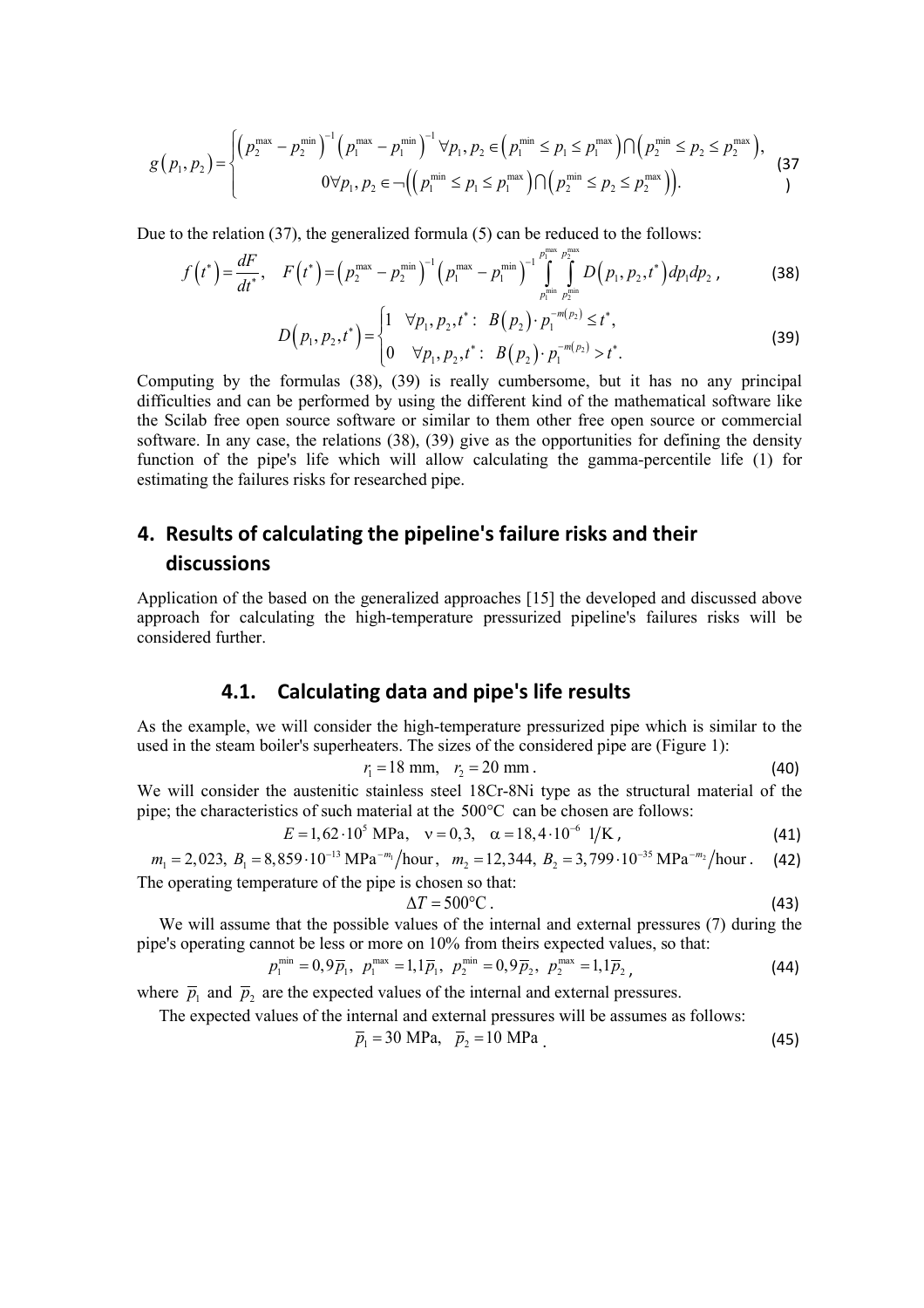The assumed data  $(40)$ – $(45)$  allow solving the initial-boundary-value problem  $(10)$ – $(13)$  with the additional condition (15) representing the mathematical model of the high-temperature pressurized pipe. The well-known Galerkin's classical method was used for numerical solving the creep theory initial-boundary-value problem  $(10)$ – $(13)$  which is useful especially for one dimension spatial domains. We will not discuss here the application of the Galerkin's method because it will be very cumbersome and this is irrelevant for the considered problem about the failures risks since any other method can be used for solving the initial-boundary-value problem (10)–(13). The results of numerical solving the creep theory initial-boundary-value problem (10)–(13) by the Galerkin's method is represented in the Table 1 and on the Figure 1 in which we can see the grid values  $(23)$ – $(25)$  of the function  $(6)$  representing generally the deterministic properties of the considered pipe needed for its failures risks calculating. We can see that increasing the internal pressure leads to decreasing the life, but increasing the external pressure leads to increasing the life of the pipe. Such property is due to the internal pressure is bigger than the external pressure, so increasing the external pressure "helps" the pipe to hold the internal pressure.

| The grid values of the high-temperature pressurized pipe's life<br>The pipe's life (hours) for the given external pressure (MPa)<br>Internal |  |
|----------------------------------------------------------------------------------------------------------------------------------------------|--|
|                                                                                                                                              |  |
|                                                                                                                                              |  |
| 9,5<br>10,5<br>10,0<br>9,0<br>11,0<br>pressure                                                                                               |  |
| (MPa)                                                                                                                                        |  |
| $1,35 \cdot 10^{6}$<br>$2,95 \cdot 10^{6}$<br>$4,45 \cdot 10^{6}$<br>$9,22 \cdot 10^5$<br>$1,98.10^{6}$<br>27                                |  |
| $6,57.10^{5}$<br>$1,39.10^6$<br>$2,05 \cdot 10^{6}$<br>$4,57 \cdot 10^{5}$<br>$9,51 \cdot 10^{5}$<br>28                                      |  |
| 3,29.10 <sup>5</sup><br>$9,80.10^{5}$<br>$2,31 \cdot 10^{5}$<br>$4,70 \cdot 10^{5}$<br>$6,77 \cdot 10^{5}$<br>29                             |  |
| 3,39.10 <sup>5</sup><br>$1,67 \cdot 10^5$<br>$1,18 \cdot 10^5$<br>$2,38.10^{5}$<br>$4,85 \cdot 10^{5}$<br>30                                 |  |
| $8,45 \cdot 10^{4}$<br>$1,72 \cdot 10^5$<br>$5,81 \cdot 10^{4}$<br>$1,21 \cdot 10^{5}$<br>2,45.10 <sup>5</sup><br>31                         |  |
| $8,71 \cdot 10^{4}$<br>$4,03 \cdot 10^{4}$<br>$1,25 \cdot 10^5$<br>$2,68 \cdot 10^{4}$<br>$6,00.10^{4}$<br>32                                |  |
| $1,29 \cdot 10^{4}$<br>$1,86 \cdot 10^{4}$<br>$2,77 \cdot 10^{4}$<br>$4,17 \cdot 10^{4}$<br>$6,18.10^{4}$<br>33                              |  |



**Figure 2**: The pipe's life depending on the internal and external pressures

It is necessary to note, the obtained results (Figure 2) show that relatively small changes in the internal and external pressures can lead to significant changing of the pipe's life. Exactly such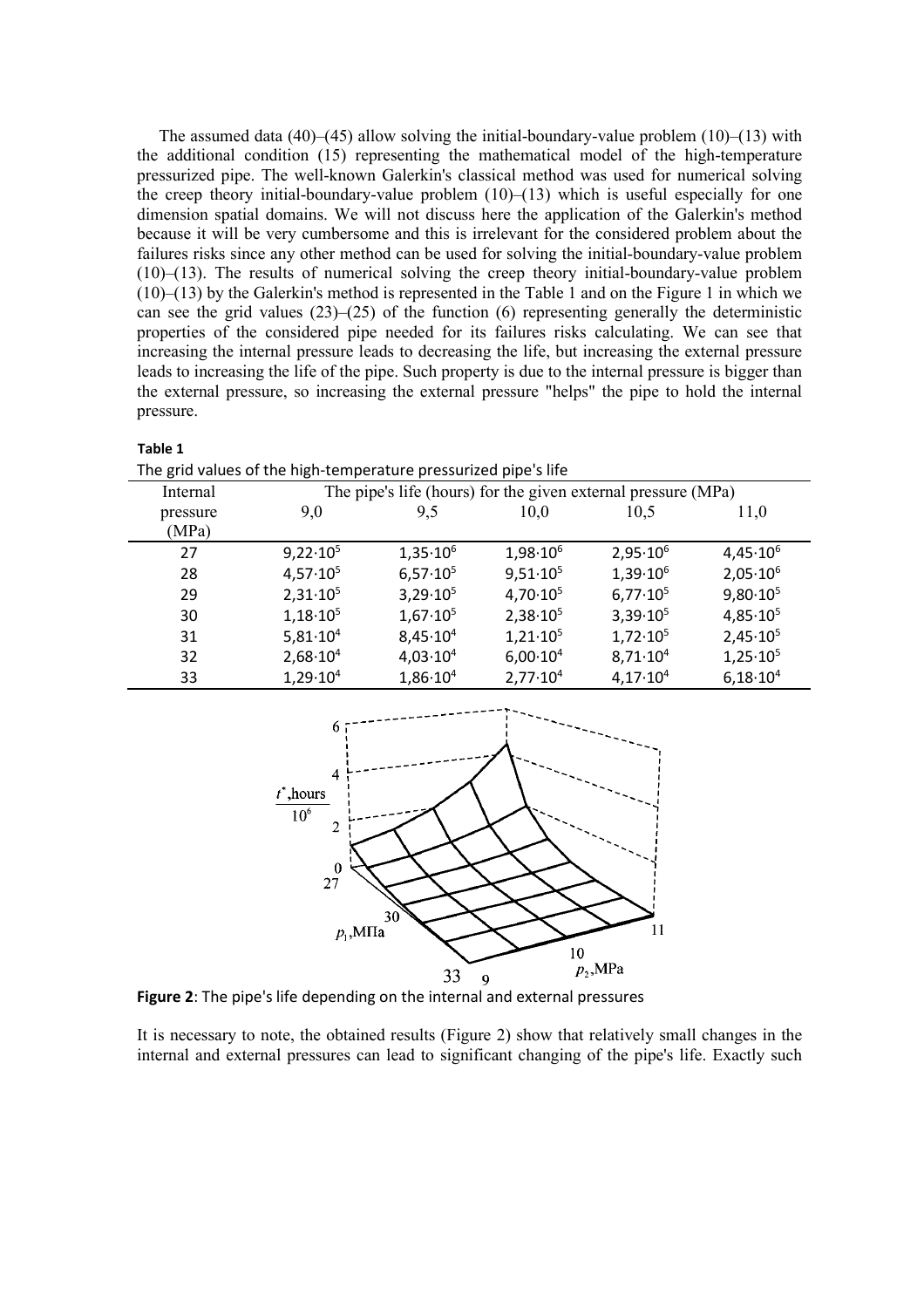property will contribute to the failures during the pipe's operating due to natural existing of some changes the operating pressures.

#### **4.2. Approximating the deterministic properties of the pipe**

Having the grid values (Table 1) of the function (6) defining the deterministic properties of the high-temperature pressurized pipe required for calculating its failures risks, we can calculate the grid values of the functions  $B(p_2)$  and  $m(p_2)$  needed for the approximation (32) of these function (6) by using the least squares method (34)–(36). The obtained results for the grid values of the functions  $B(p_2)$  and  $m(p_2)$  needed for the approximation (32) of the pipe's life are presented in the Table 2 and on the Figure 3. We can see (Table 2 and Figure 3) in this particular case that the  $m(p_2)$  exponent of the approximation (32) actually is practically not depended on the  $p_2$  external pressure, but the coefficient  $B(p_2)$  of the approximation (32) has noticeable increasing with increasing the  $p_2$  external pressure.

It is necessary to note that using the approximation (32) is possible only due to their correspondence with the mathematical model (12) of accumulating the damages which are defined by the Kachanov-Rabotnov's parameter and it had shown by the relations (26)–(30). At the same time, for modelling the damages of the pipe due to creep it is possible to use other governing equations differ from the considered above equations (12). It naturally, those other governing equations can require other approximations of the pipe's life different from the used here approximation (32). However, it seems that the relation (31) is the more fundamental, so it seems it can be used for approximating the pipe's life even for the different kinds of the governing equations modelling the pipe's damages due to creep.

| The grid values of the parameters used in approximation of the pipe's life |               |  |  |
|----------------------------------------------------------------------------|---------------|--|--|
| Approximation parameters                                                   |               |  |  |
| $(MPam \cdot hour)$<br>$B(p_{2(i)})$                                       | $m(p_{2(i)})$ |  |  |
| $2,20395 \cdot 10^{36}$                                                    | 21,19818477   |  |  |
| 2,35350.1036                                                               | 21,10819570   |  |  |
| 2,62393.1036                                                               | 21,03011873   |  |  |
| 3,83460.1036                                                               | 21,03127510   |  |  |
| $9,06623\cdot10^{36}$                                                      | 21,17383657   |  |  |
|                                                                            |               |  |  |

**Table 2**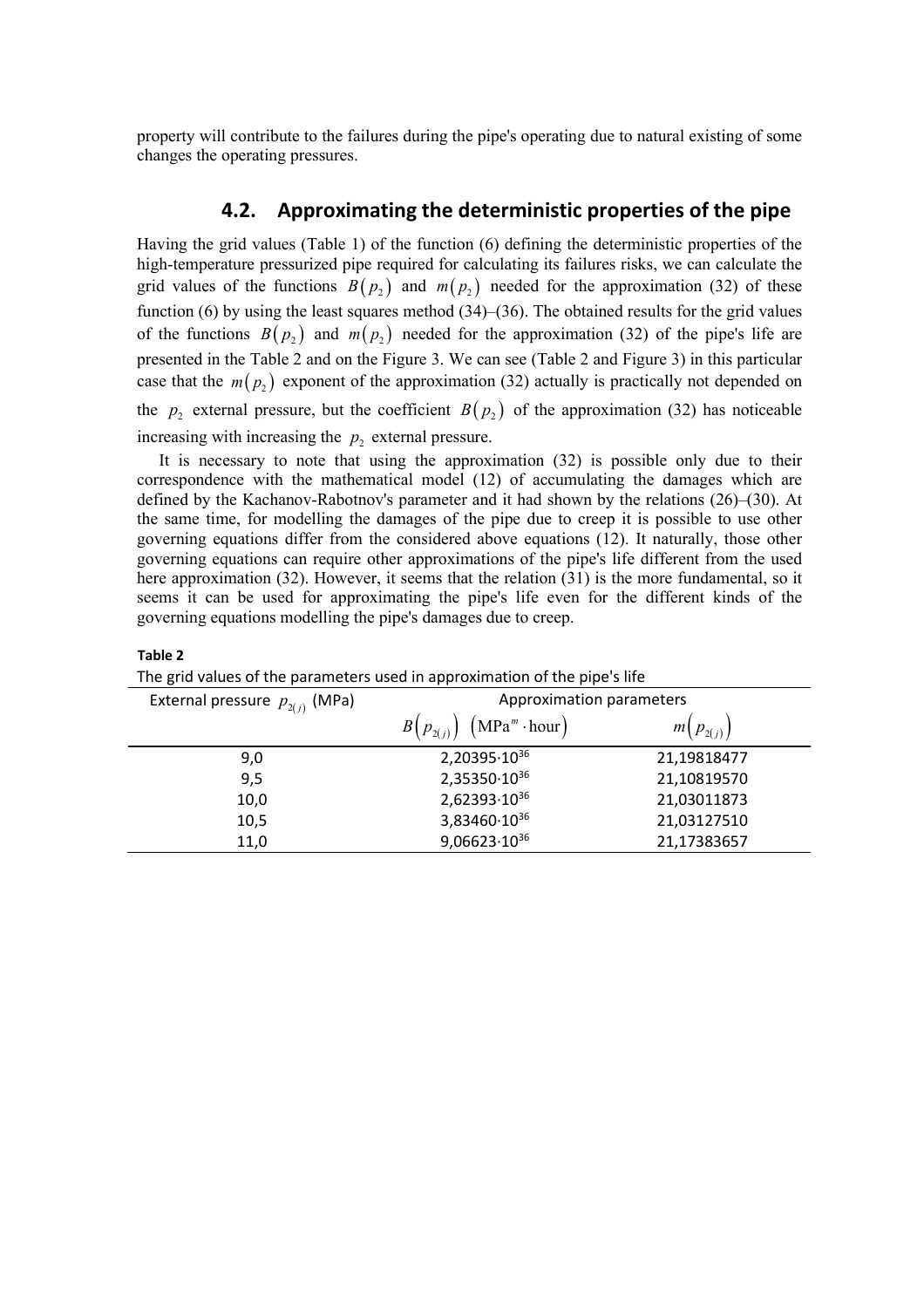

**Figure 3**: The grid values (markers) and the linear interpolation (lines) of the coefficient (a) and of the exponent (b) of the approximation of the pipe's life

Thus, having the results (Table 2 and Figure 3), it is possible to define the pipe's life for the given values of the internal and external pressures (7).

### **4.3. Results about the pipe's failures risks and theirs discussing**

As was assumed above, the random values of the internal and external pressures during the pipe's operating are limited by the inequalities (7) and are had the uniform density function (37) inside the intervals corresponded to these inequalities (7). he density function (37) of the internal and external pressures for the used calculating data (44), (45) and the gamma-percentile life of the high-temperature pressurized pipe calculated using that density function by the formulas (38), (39) are shown on the Figure 4.

From the calculated particular results we can see (Figure 4) that the gamma-percentile life is the really generalized parameter which allows giving the most correct estimation about the failures risks of the high-temperature pressurized pipes as was assumed primary. Really, the gamma-percentile life of the pipe is very sensitive to the value of required probability of operating without the failures. So, if we can have the smaller probability of the pipe's operating without the failures then we can permit the more life for such pipe. At the same time, if the big probability of the pipe's operating without the failures is required then we must limit the life of this pipe, although it is exist the probability that this pipe will work further without failures some maybe even long time. This is very important for defining the lifetime of the high-temperature pressurized pipelines which are the critical structural elements like the steam boiler superheaters, the nuclear fuel claddings and similar elements which must provide the high probability of operating without any failures during the given time. So, the gamma-percentile life is the failures risks quantitative measure which really gives the most fully and correct characteristic of the failures risks for the high-temperature pressurized pipes during their operating.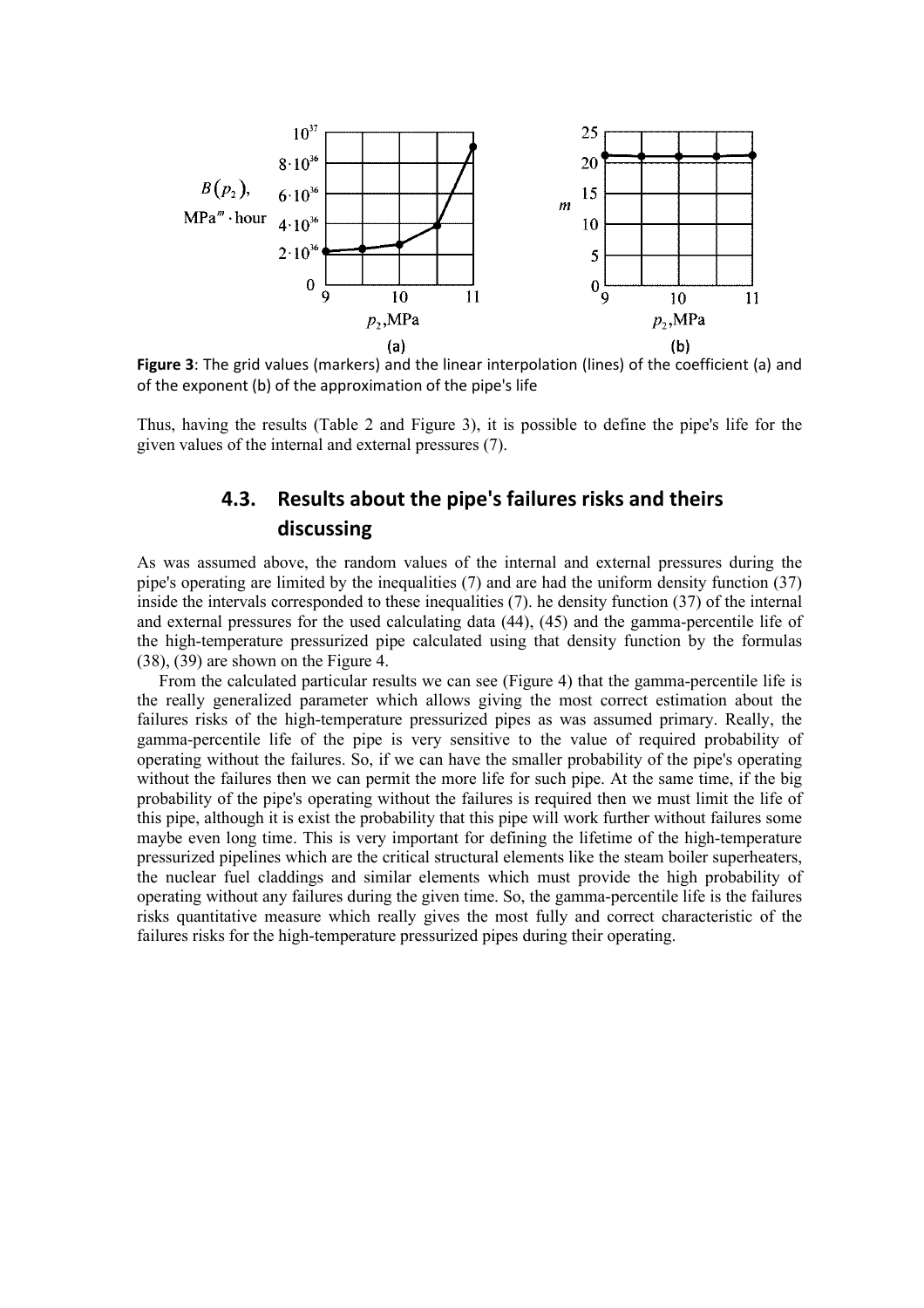

**Figure 4**: The density function of the internal and external pressures (a) and the gammapercentile life (b) of the high-temperature pressurized pipe

The main cause of the obtained results (Figure 4) is in the sensitivity of the pipe's life to the internal and external pressure (Figure 2) about those was discussed above. So, the small reliability of the pipe can be established by the existing of their significant sensitivity of the life to the operating pressures even without defining the gamma-percentile life. This is very useful for designing the pipelines: the more reliable design is having the smaller sensitivity of the life to the operational pressures.

#### **5. Conclusion**

In this research the methods for calculating the failures risks of the high-temperature pressurized pipelines are developed, so that these developed methods are the particulars of the generalized approaches for the risk assessment in the stationary deterministic systems. Due to this research the follows results are developed.

It is proposed the schematization representing the main typical part of the high-temperature pressurized pipelines required for calculating their operational failures risks according with the generalized approaches. This schematization reduces to considering the straight pipes represent the necessary parts of the pipelines. It is proposed considering these straight pipes under the internal and external pressures under the given operating temperature because the main function of the pipe is necessarily in dividing the mediums with different pressures. Although, such schematization neglects some factors like bending and torque of the pipes, but it is not so cumbersome and it allows having the primary estimations about the pipe's failures risks need under the design stage while considering bending and torque can be for the more detailed researches. It is shown that the failures risks of the pipe can be fully defined by the gammapercentile life, and to define it is necessary to have the dependence of the pipe's life on the operating internal and external pressures which represents the deterministic properties of the pipe.

It is proposed the mathematical model representing the deterministic properties of the main typical part of the high-temperature pressurized pipelines required for calculating their operational failures risks according with the generalized approaches. In this mathematical model it is took into account accumulating the irreversible strains and damages in the pipe's structural material during operating due to high-temperature creep, and this mathematical model is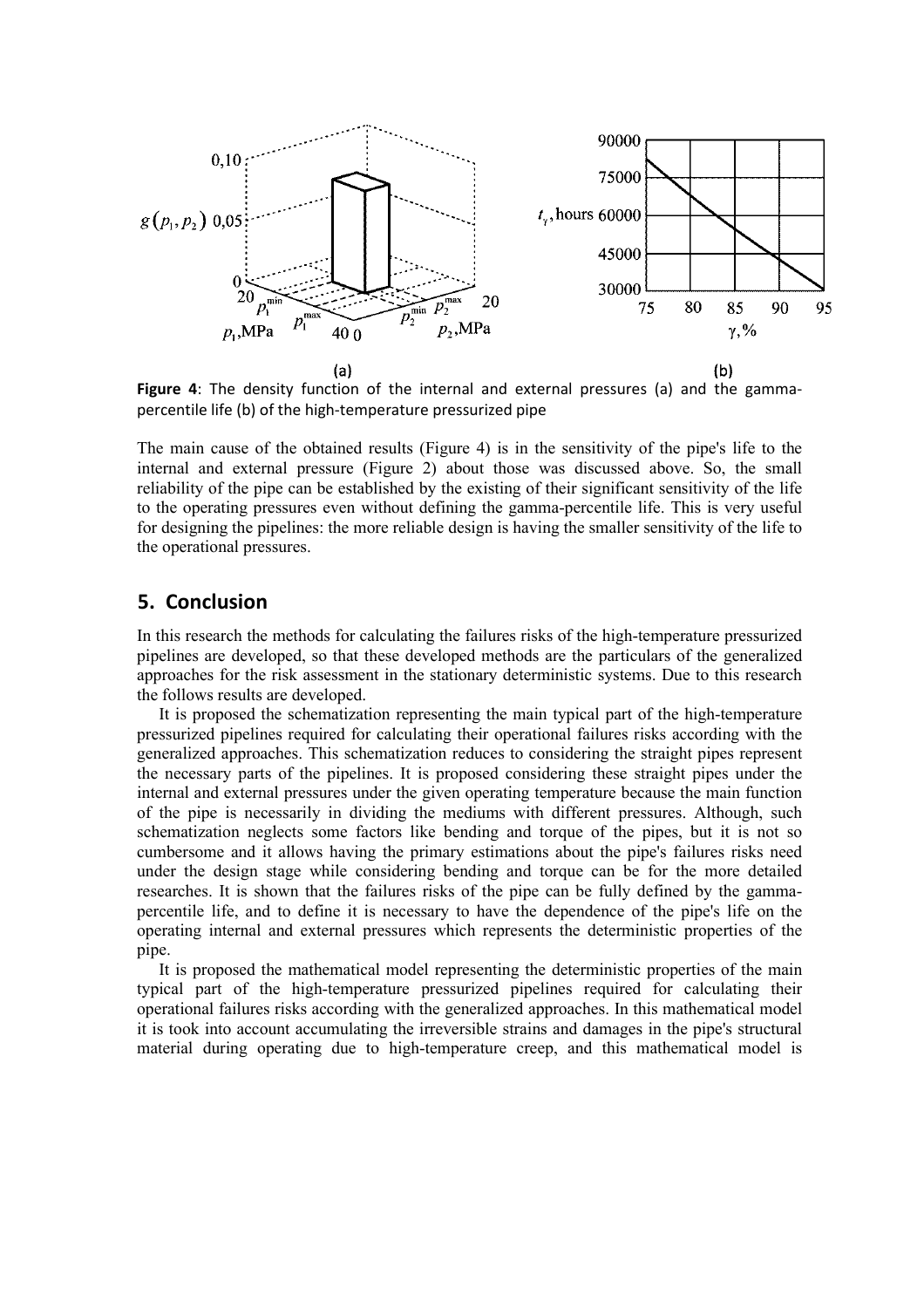represented as the theory of creep initial-boundary-value problem. Such mathematical modelling the high-temperature pressurized pipe allow defining the life for the given sizes, material properties, and the operational loading needed for calculating their gamma-percentile life representing the failures risks. Numerical solving the theory of creep initial-boundary-value problems is briefly discussed. It is shown that such problems can be reduced to the initial-value (Cauchy) problem, building of which requires solving the linear algebraic equations systems. It is shown that choosing the methods for numerical solving the theory of creep initial-boundaryvalue problem is not principal for calculating the failures of the risks and any suitable numerical methods can be used to do this. It is proposed the general approximation of the high-temperature pressurized pipe's life depending on the internal and external operating pressures.

It is considered the particular example of the high-temperature pressurized straight pipel made from the stainless austenitic steel, and using the generalized approaches the gammapercentile life giving the failures risks quantitative estimations is computed. It is shown that the gamma-percentile life is the failures risks quantitative measure which really gives the most fully and correct characteristic of the failures risks for the high-temperature pressurized pipes during their operating, because the gamma-percentile life of the pipe is very sensitive to the value of required probability of operating without the failures.

### **6. Acknowledgements**

This research is prepared for 2nd International Workshop on Computational & Information Technologies for Risk-Informed Systems (CITRisk-2021). We thank the all organizers of this workshop from the Kherson National Technical University, Ukraine.

#### **References**

- [1] X.Lin, Q.Li, L.Wang, Y.Guo, Y.Liu, Thermo-economic analysis of typical thermal systems and corresponding novel system for a 1000 MW single reheat ultra-supercritical thermal power plant, Energy, 201, 2020. doi:10.1016/j.energy.2020.117560
- [2] Z.Zhang, R.Zhou, X.Ge, J.Zhang, X.Wu, Perspectives for 700 °C ultra-supercritical power generation: Thermal safety of high-temperature heating surfaces, Energy, 190, 2020. doi:10.1016/j.energy.2019.116411
- [3] X.F.Guo, A.Benaarbia, W.Sun, A.Becker, A.Morris, M.Pavier, P.Flewitt, M.Tierney, C.Wales, Optimisation and thermo-mechanical analysis of a coated steam dual pipe system for use in advanced ultra-supercritical power plant, International Journal of Pressure Vessels and Piping, 186, 2020. doi:10.1016/j.ijpvp.2020.104157
- [4] Y.Gong, X.-L.Yang, S.-H.Wang, Z.-G.Yang, Failure analysis on leaked jacket pipe of double-pipe heat exchanger in high-pressure polyethylene facility, International Journal of Pressure Vessels and Piping, 187, 2020. doi:10.1016/j.ijpvp.2020.104166
- [5] E.T.Elmas, Design and production of high temperature heat pipe heat recovery units, Journal of Molecular Structure, 1212, 2020. doi:10.1016/j.molstruc.2020.127927
- [6] J.S.Song, V.Lok, K.B.Yoon, Y.W.Ma, B.O.Kong, Quantitative risk-based inspection approach for high-energy piping using a probability distribution function and modification factor, International Journal of Pressure Vessels and Piping, 189, 2021. doi:10.1016/j.ijpvp.2020.104281